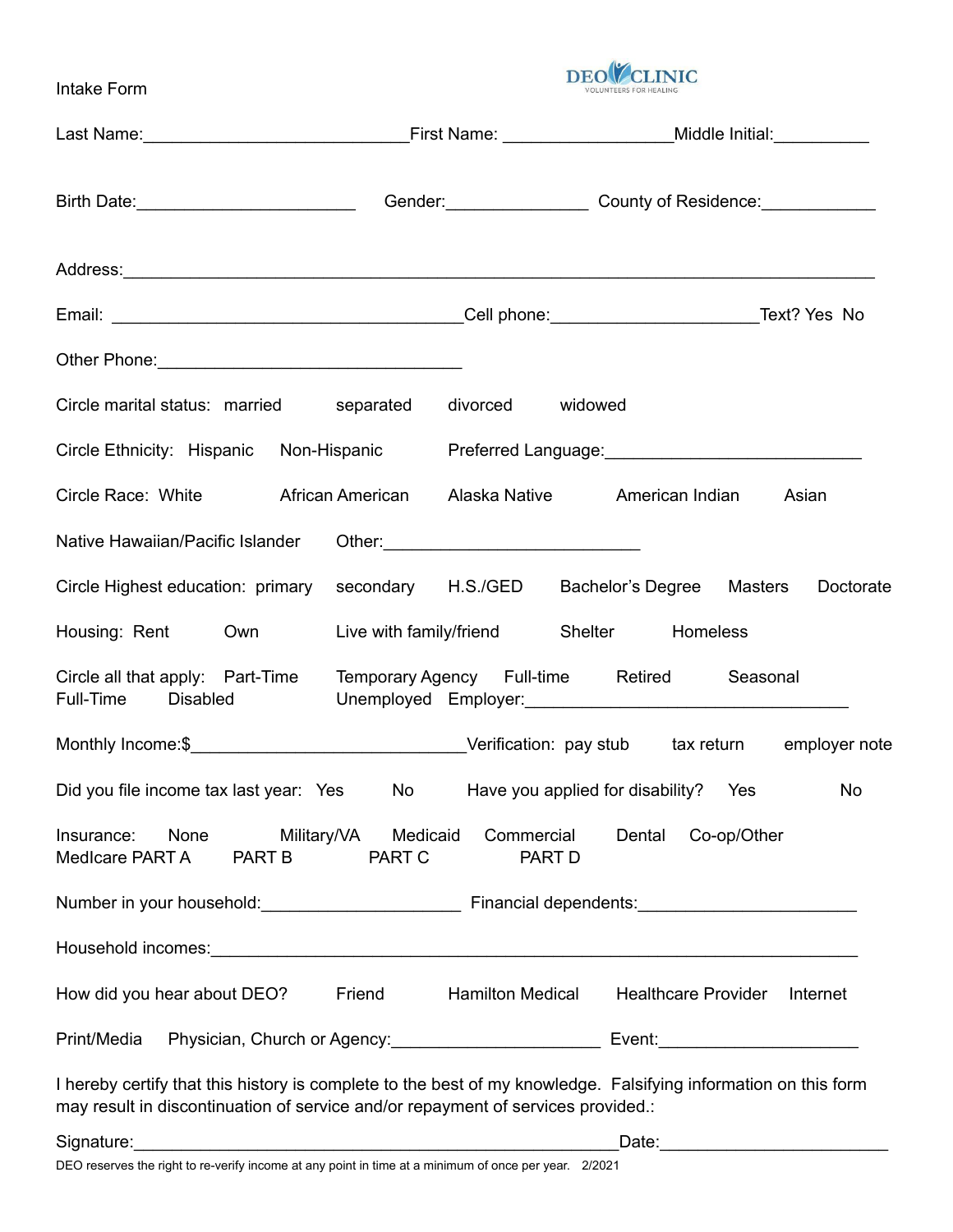

## **Patient Contract - initial each paragraph**

CANCELLATION POLICY - I understand that I am responsible for my appointments. I understand that I am responsible for cancelling or rescheduling my appointment as soon as I become aware of a conflict or transportation issue. I also understand that if I cancel a specialty appointment I may have to wait a month or more before the appointment can be rescheduled.

MEDICATION POLICY - Should your Healthcare Provider recommend prescription medications for you, the clinic will strive to guide and educate you towards the best pricing options currently available. This includes local pharmacies, discount programs, and manufacturer promotions. The DEO Clinic does not routinely dispense long term and ongoing medications for chronic conditions. I understand that the DEO Clinic does not dispense or prescribe any narcotic or mental health medications. At times our donated medications MAY be available and appropriate for your SHORT TERM health needs.

LAB TESTS POLICY - I understand that in order for my provider to treat me appropriately, I am responsible for having all labs and/or tests completed prior to my follow-up appointment. I understand that if I do not have labs/tests completed that were ordered by my provider that my appointment may be cancelled until the labs/test are complete to ensure that my visit with my provider is a productive one.

DISABILITY, WORKMAN'S COMP, LAWSUITS, ETC. POLICY - I understand that the DEO Clinic does not fill out forms or write letters making any determination of disability, workman's compensation or complete evaluations for disability applications.

MEDICAL RECORDS POLICY - I understand that I have the right to my medical records or to have them released to the entity of my choosing with my written consent. I understand that if I request a large portion of my record, or my complete record be printed and released to me, that there will be a \$5 charge I am responsible for paying prior to receiving my record. I also understand that there is a 48 hour processing period involved with printing my records.

CHANGE IN STATUS POLICY - I agree to report any changes in my income, household status, contact information and insurance status as soon as I am aware of a change.

\_\_\_ CONDUCT POLICY - <sup>I</sup> agree that <sup>I</sup> will only exhibit behavior that is respectful and appropriate towards volunteers, staff and DEO property. I understand that violation of this policy would result in notification of the appropriate authorities and/or termination of my services with the DEO Clinic.

Patient printed name:  $\Box$ 

| Date: |  |  |  |  |  |
|-------|--|--|--|--|--|
|       |  |  |  |  |  |

Signature:\_\_\_\_\_\_\_\_\_\_\_\_\_\_\_\_\_\_\_\_\_\_\_\_\_\_\_\_\_\_\_\_\_\_\_\_\_\_\_\_\_\_\_\_\_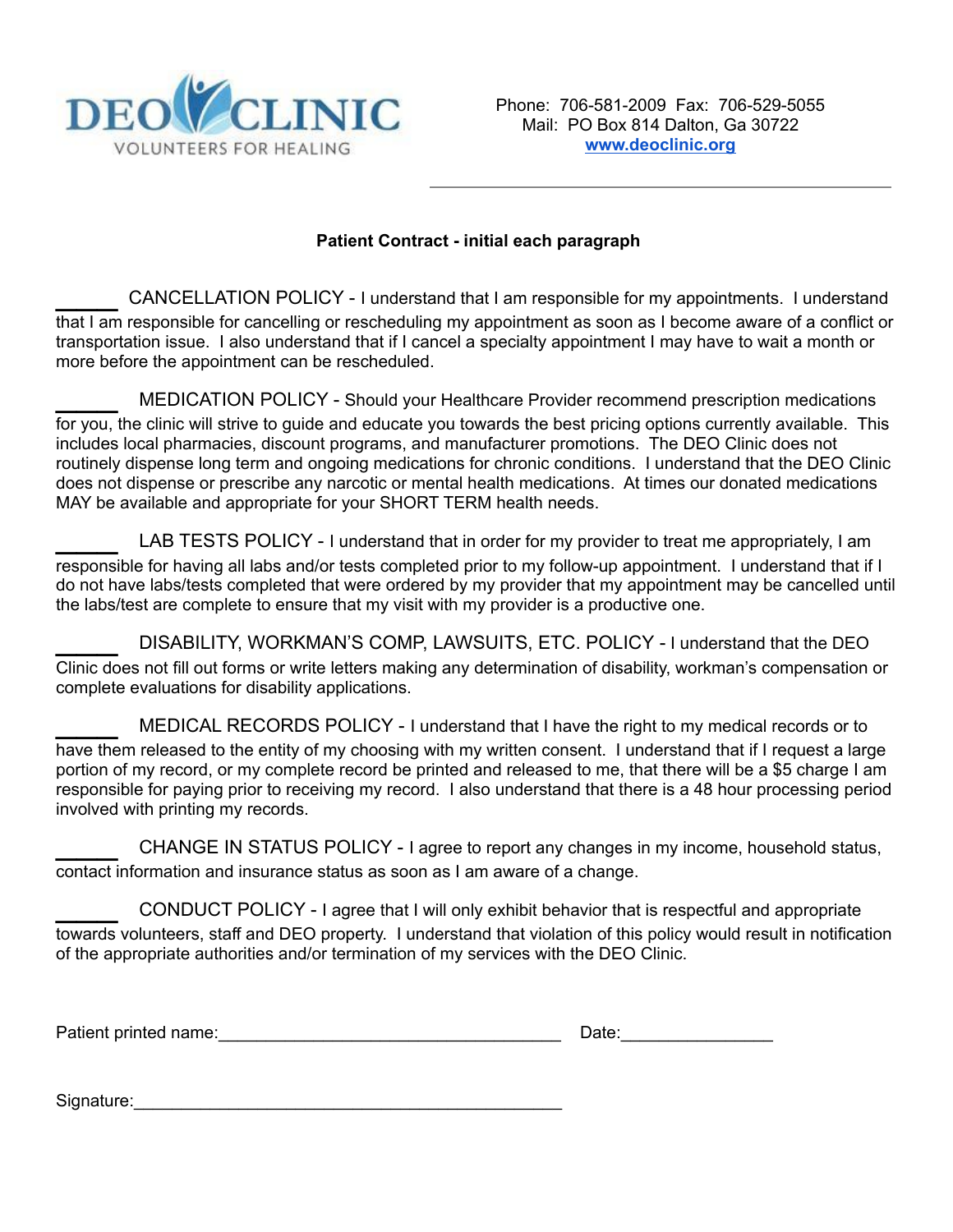

# **CONDITIONS, CONSENT AND AUTHORIZATION FOR TREATMENT**

### **CONSENT**

I hereby consent to treatment and care by the volunteers at the DEO Clinic. This may include laboratory testing, assessments by physicians, physician assistants, nurse practitioners, nurses and other medical professionals; diagnostic procedures and medical treatments deemed necessary for my well-being by these professionals. I agree to follow the treatment options given to me to the best of my ability.

## **CONDITIONS**

I have given accurate information in qualifying for care and will notify the DEO Clinic if my insurance or financial status changes. I understand that false or misleading information about my insurance or financial status will result in immediate dismissal as a patient and that the DEO Clinic may charge me for services obtained under false pretense.

I understand that the DEO Clinic provides primary care and cannot provide all services offered by specialists or public health agencies.

I understand that psychiatric drugs or narcotic drugs, and many pain medications are not prescribed or dispensed at the DEO Clinic.

I understand that if a DEO Clinic provider refers me to a specialist for additional care, there may be a charge for that care that I am responsible to pay.

I understand that all patient information will be subject to HIPAA privacy rules.

I understand that my previous medical records including visits to Hamilton Medical Center or Convenient Care may be obtained by DEO to improve the quality of my care.

If I am seen in the Emergency Room or other offices, I will request those records be forwarded to the DEO Clinic.

### **ACKNOWLEDGEMENTS**

I acknowledge that I have received a copy of the PRIVACY NOTICE at the DEO Clinic. I have read and understood the contents of this form and agree to follow these conditions to the best of my ability.

Patient printed name: example and the set of the set of the set of the Date:

Signature:

Witness: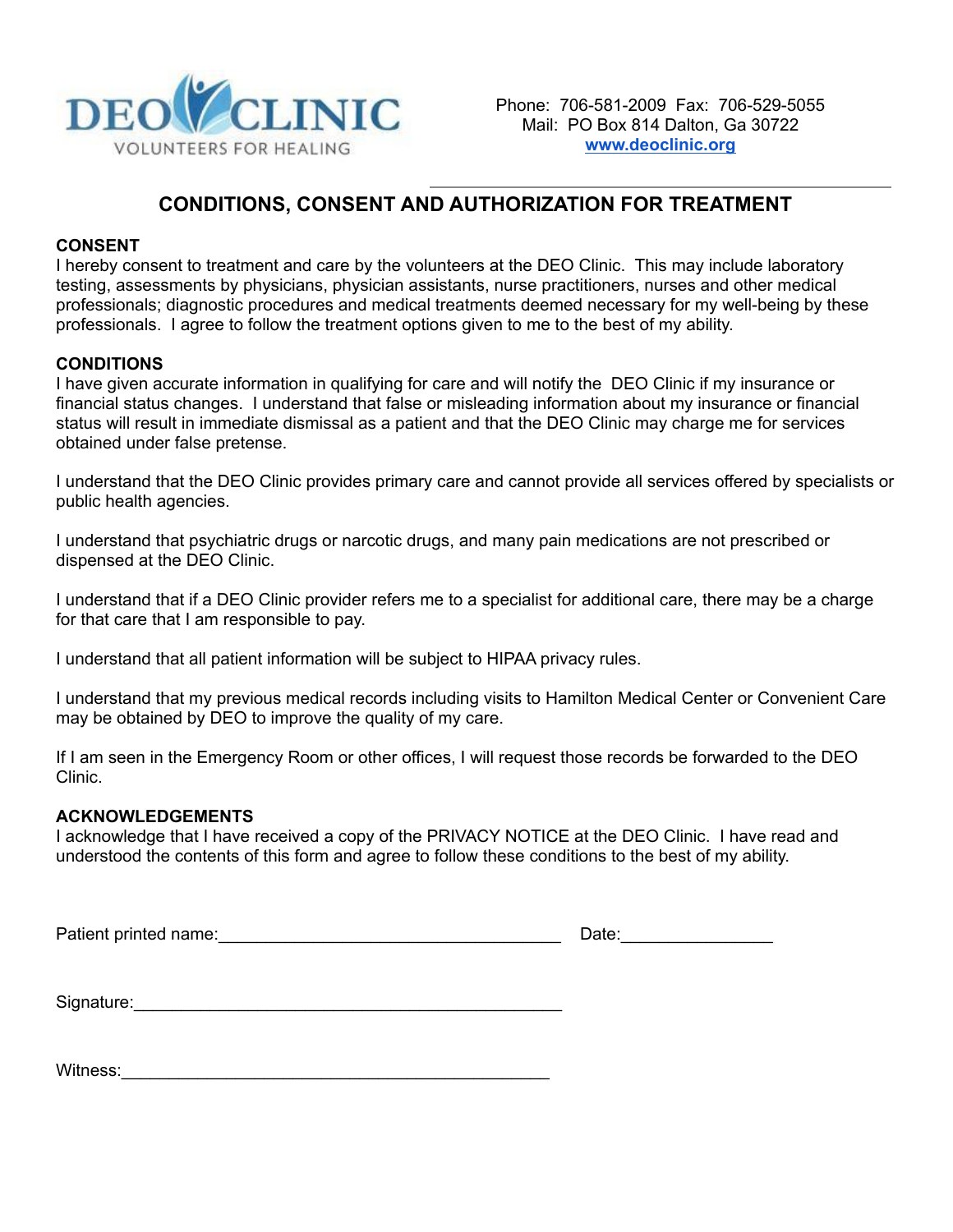

218 N. Fredrick St. Dalton, Ga 30721 Phone: 706-581-2009 Fax: 706-529-5055 Mail: PO Box 814 Dalton, Ga 30722 **[www.deoclinic.org](http://www.deoclinic.org)**

## NOTICE OF PRIVACY PRACTICES

This notice describes how medical information about you may be used and disclosed and how you can get access to this information.

Your health information may be used by the volunteer members or disclosed to other healthcare professionals for the purpose of evaluating your health, diagnosing medical conditions, and providing treatment. An example would be: results of laboratory tests and evaluations in your medical records will be available to all health professionals who may provide treatment or who may be consulted by volunteers.

Your health information may be disclosed to law enforcement agencies to support government audits and inspections, to facilitate law enforcement investigations and to comply with government mandated reporting.

Your health information may be disclosed to public health agencies as required by law. An example would be: DEO is required to report certain communicable diseases to the State's Public Health Department.

Be advised that if you have been treated at the Convenient Care or E.R. of Hamilton Medical Center your records will be accessed to provide continuity of care unless you object by signing here: DO NOT access my HMC records:

Disclosure of your health information or use for any purpose other than those listed above requires your specific written authorization. If you change your mind after authorizing a use or disclosure of your information you may submit a written authorization revoking the authorization. However, your decision to revoke the authorization will not affect or undo any use or disclosure of information that occurred before you notified us of your decision to revoke authorization.

Additional use of information: Appointment reminders.

You have certain rights under federal privacy standards. These include:

- The right to request restrictions on the use and disclosure of your protected information.
- The right to receive confidential communications concerning your medical condition and treatment.
- The right to inspect and copy your protected health information.
- The right to amend or submit corrections to your protected health information.
- The right to receive an accounting of how and to whom your protected health information has been disclosed.
- The right to receive a printed copy of this notice.

DEO is required by law to maintain the privacy of your protected health information and to provide you with this Notice of Privacy Practices.

Privacy officer for DEO Deloris Hefner, Nurse Practitioner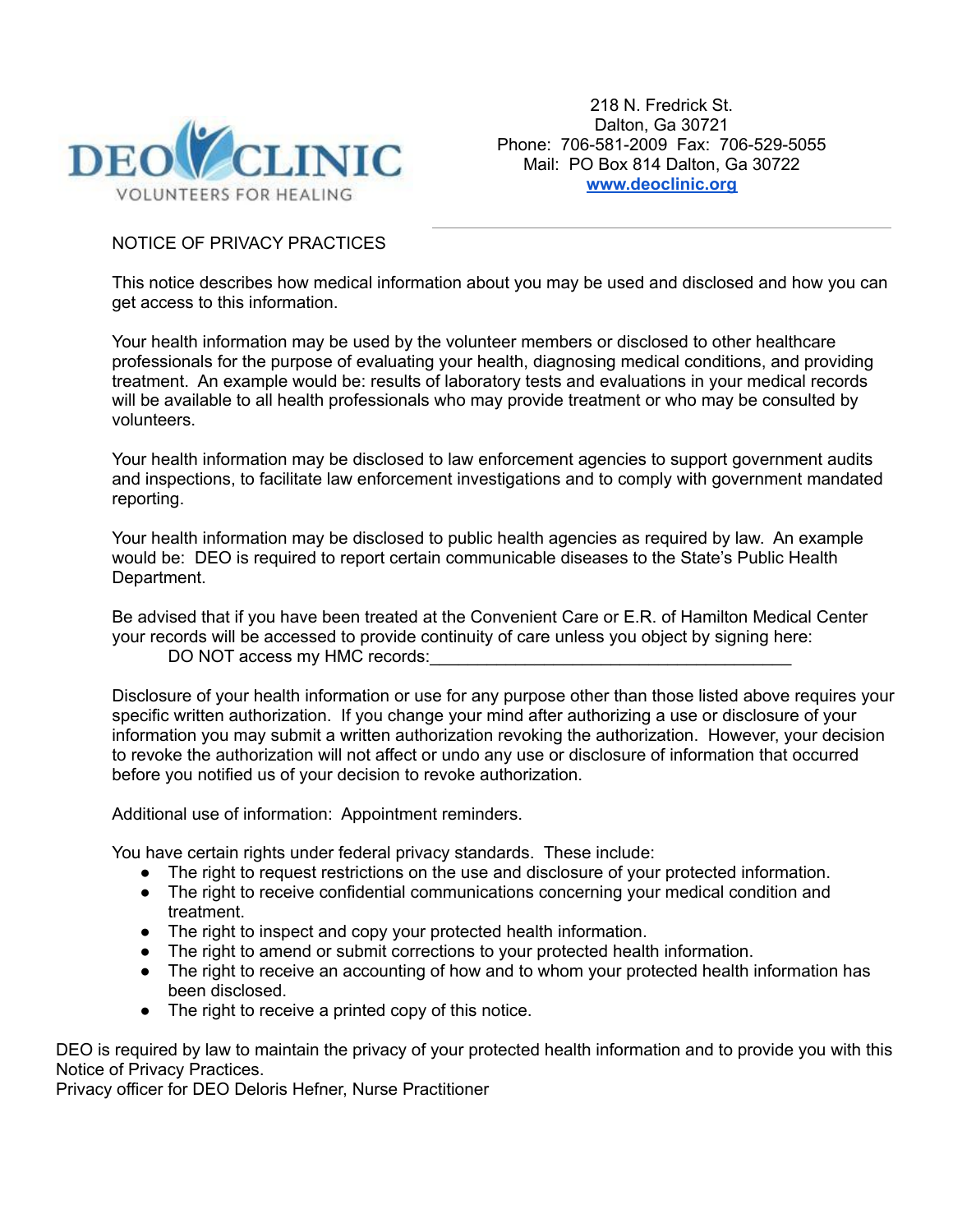

Release of medical information:

Please list the names of individuals that we may release your medical history to:

| May we leave medical information on your home phone? _____YES _____ NO    |  |  |  |  |  |
|---------------------------------------------------------------------------|--|--|--|--|--|
| May we release information via a fax machine or email? The State State NO |  |  |  |  |  |
|                                                                           |  |  |  |  |  |
| May we leave appointment reminders by text?                               |  |  |  |  |  |
|                                                                           |  |  |  |  |  |
|                                                                           |  |  |  |  |  |
|                                                                           |  |  |  |  |  |

Signature of patient or guardian Date Date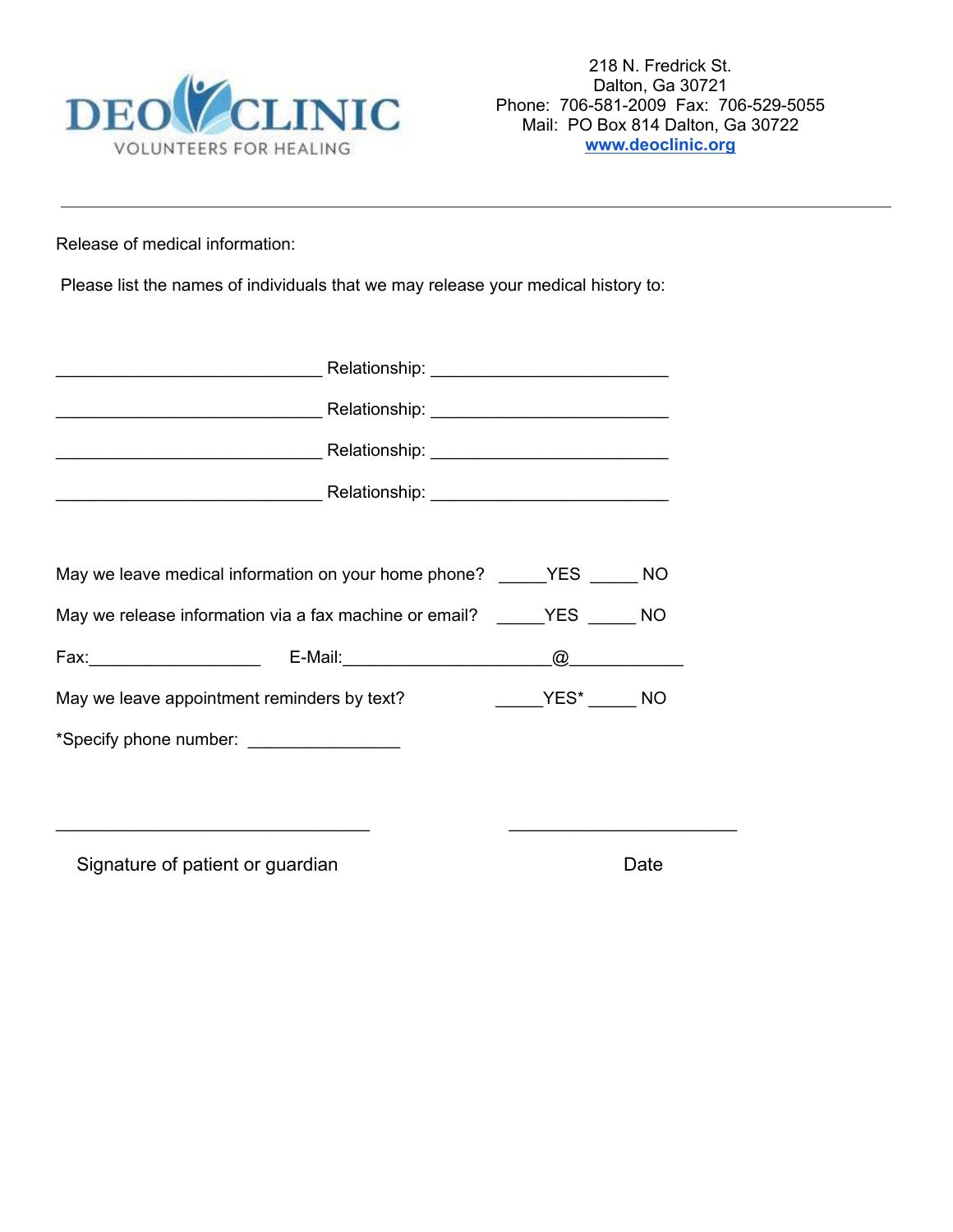

# **Request for Medical Records/ Solicitud de registros médicos**

|                                                                                                                                                                                                                                      |                     | Date of Birth: ________________ |
|--------------------------------------------------------------------------------------------------------------------------------------------------------------------------------------------------------------------------------------|---------------------|---------------------------------|
| Nombre del paciente                                                                                                                                                                                                                  | Fecha de nacimiento |                                 |
| Address/Dirección <b>contra a la contra a la contra a la contra a la contra a la contra a la contra a la contra a la contra a la contra a la contra a la contra a la contra a la contra a la contra a la contra a la contra a la</b> |                     |                                 |
| Street/Calle                                                                                                                                                                                                                         | City, State         | Zip Code/codigo postal          |
| Telephone/Telephono: ________________________                                                                                                                                                                                        |                     |                                 |
| Dates of service: example and a service of service and a service of service and a service of service:                                                                                                                                |                     |                                 |
| I, __________________________________give my permission to release my records to the DEO Clinic, Inc. by on site                                                                                                                     |                     |                                 |
| review, copies or fax.                                                                                                                                                                                                               |                     |                                 |
|                                                                                                                                                                                                                                      |                     |                                 |
| Yo, ________________________________ doy mi permiso para entregar mis registros al DEO Clinic, Inc. mediante in                                                                                                                      |                     |                                 |
| situ revisión, copias o fax.                                                                                                                                                                                                         |                     |                                 |
|                                                                                                                                                                                                                                      |                     |                                 |
| Additional information:                                                                                                                                                                                                              |                     |                                 |

The DEO Clinic, Inc. is a 501(c)(3) non-profit located at 218 N. Fredrick St., Dalton, Ga 30721